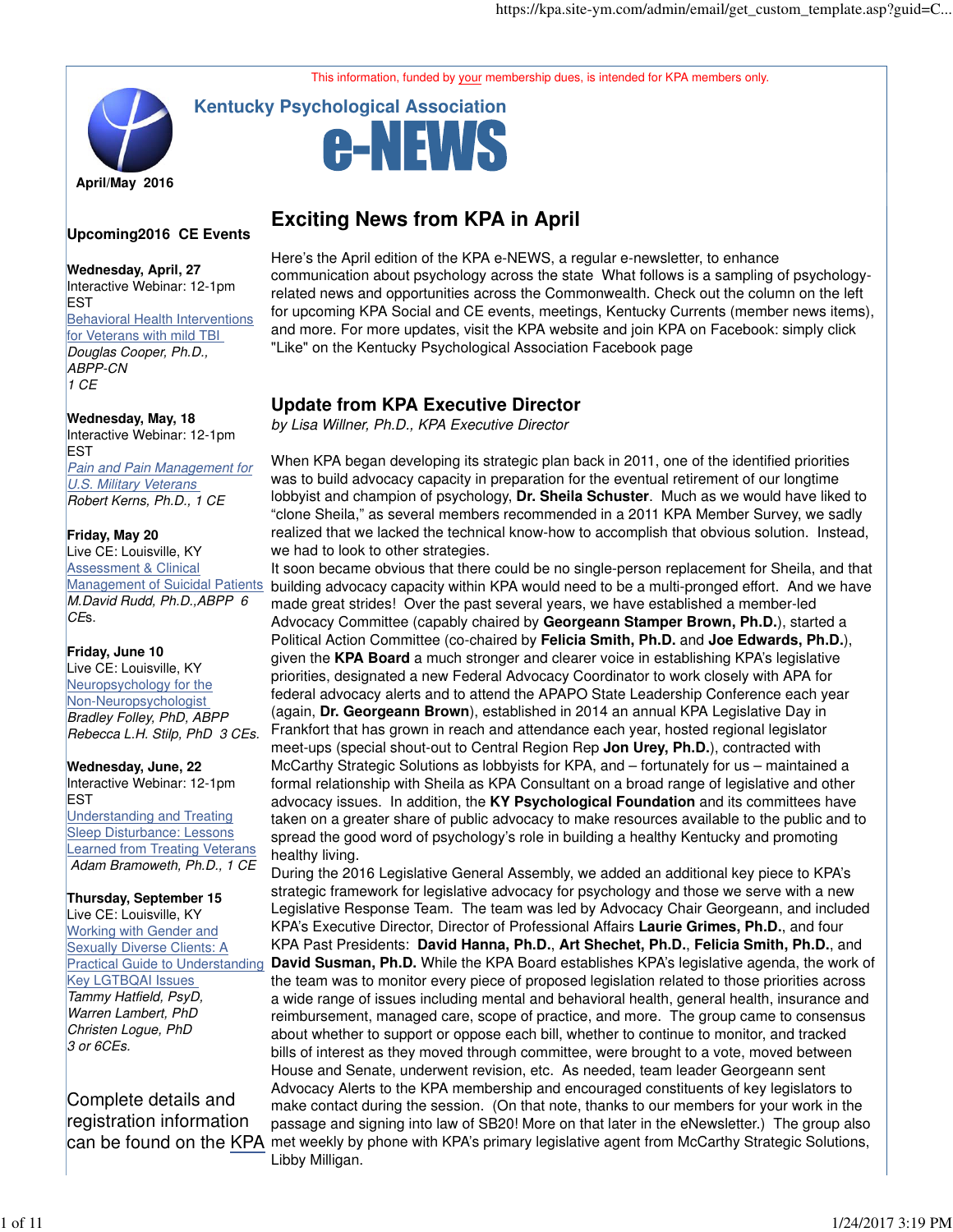Event Calendar. registration information can be found on the KPA Event Calendar.

With the session behind us, and in the spirit of continuing to develop advocacy capacity, the Legislative Response Team will soon re-convene to review what we've learned from this pilot year, identify areas for growth, and to begin planning for 2017.

As you can see, it takes a village to advocate for the science and profession of psychology! Your membership and support of KPA is critical to these efforts. If you have an interest in getting more involved with advocacy for psychology, please contact me at lisa@kpa.org. Standing with you and standing up for psychology,

Advertisements:

 $|\bm{m}|$ 

**PSYCHOLOGY LICENSE DEFENSE** & MENTAL HEALTH LAW Click Here For More Information

> $\mathbf{r}$ Mark R. Brengelman Attorney at Law PLLC S IS AN ADVERTISEMEN

 $\bm{h}$ 

BELLARMINE UNIVERSITY

E INSTITUTE

FOR ADVANCED PSYCHOTHERAPY

*Lisa*

# **Kentucky Psychological Foundation News**

The Kentucky Psychological Foundation's mission includes educating the public on a broad range of health, mind-body, and behavioral topics in order to build a psychologically healthy Kentucky. More information can be found at http://www.kpa.org/KPF

# **2016 Spring Academic Conference Was a Success**

The annual 2016 KPF Spring Academic Conference (SAC) was held on Saturday, April 2nd at the beautiful Georgetown College campus in Georgetown, Kentucky. The SAC gives undergraduate and graduate students from across the Commonwealth an opportunity to share their scholarship, dialogue with peers and faculty, and learn about graduate school and careers in psychology. This year's conference included students and/or faculty from 16 Kentucky Schools (plus Xavier from Ohio). Nearly 200 attendees enjoyed the one-day conference, which carried the theme: "Psychology for a Diverse World". Dr. Danelle Stevens-Watkins, from the University of Kentucky, provided a stimulating workshop on the necessity and challenges of conducting research with underrepresented individuals in forensic settings. Additional workshops included: "Negotiating your first salary"; "Getting into and succeeding in graduate school"; and "Problem-Based Learning: Strategies for faculty".

 One of the highlights of the conference, as always, was the Psych Bowl competition. Perennial juggernauts Bellarmine University and Thomas More College faced off in the final round for the ninth straight year! Bellarmine won the competition for the 5th year in a row.

There were 24 Graduate Division posters and 49 Undergraduate Division posters entered in the poster competition this year - all competing for cash prizes totaling \$900. Graduate poster winners were Cassie Studler, Cassandra Walter, Richard Osbaldiston, Ph.D. (Eastern Kentucky University) for "Effectiveness of Employee Wellness Programs in the Workplace" and 2nd place went to Christine A. Lee, Richard Milich, Elizabeth Lorch, Steven W. Evans, Kate Flory, Julie Sarno Owens, & Lee Van Horn (University of Kentucky) for "Inferences as mediators between ADHD symptoms and social outcomes". Undergraduate poster winners were Nicholas Gregorich, Cory Moore, Jana Hackathorn, Ph.D. (Murray State University) for "Stressed the F@&\$ Out: The Relationship Between Profanity and Anxiety" and, tied for 2nd place were: Hunter Gatewood, Jennifer Price, Ph.D. (Georgetown College) for "The Divide Between Implicit and Explicit Transphobia: An Examination of the Role That Gender Role Beliefs Have on Levels of Transphobia" and Sydney Henderson, Wendy Williams, Ph.D. (Berea College) for "Don't Forget the Condoms: The Effects of Delivery and Social Norms in Prevention Programs on Healthy Sexual Behaviors". The winners of the Graduate and Undergraduate Mentor Awards were Dan Florell, Ph.D. from Eastern Kentucky University and Bethany Schneider Jurs, Ph.D. from Transylvania University.

The Spring Academic Conference represents a terrific tradition for KPF/KPA, and serves to meet the needs of students and academic members in the diverse association. The SAC

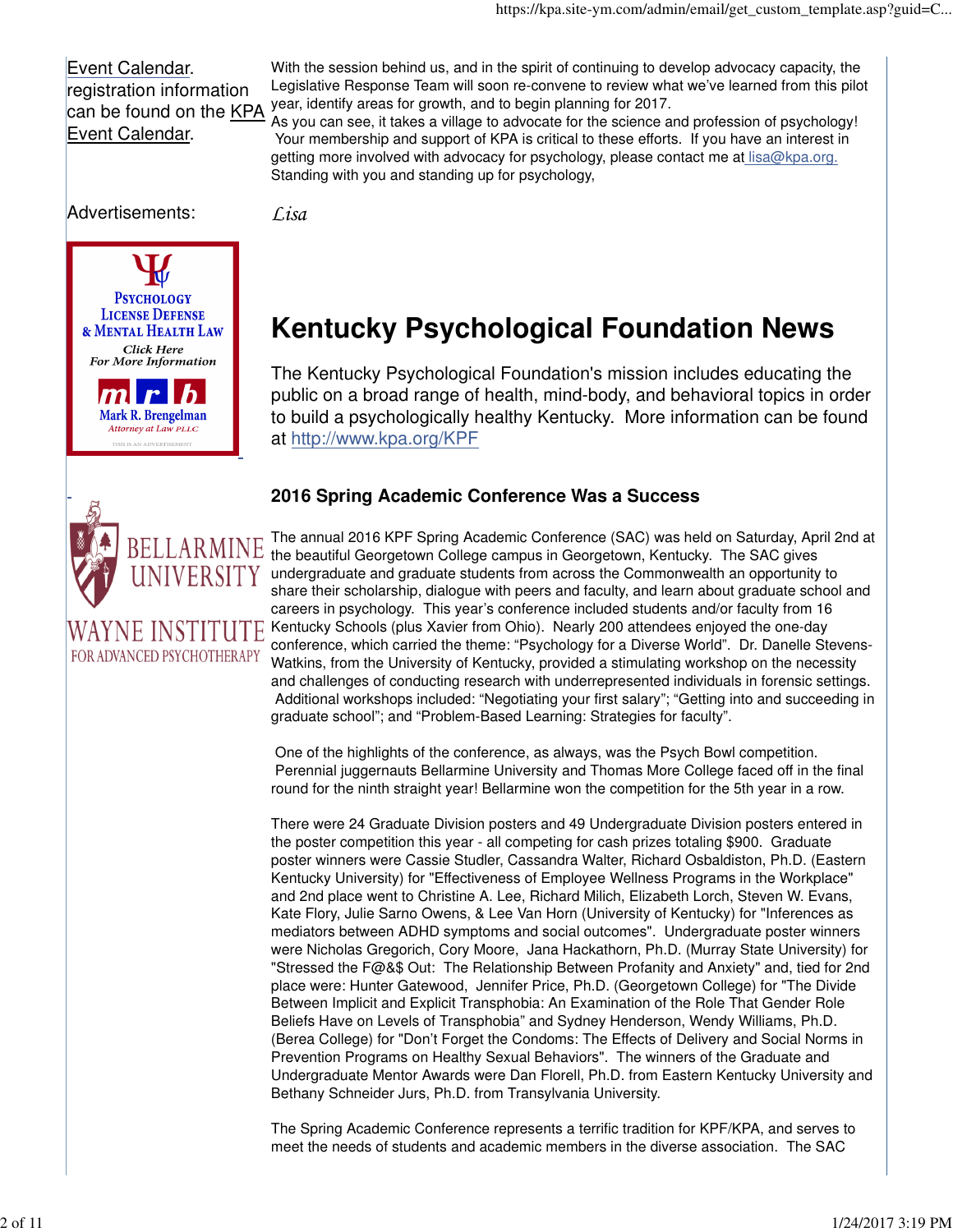remains one of the largest academic conferences hosted by a state association in the country. Special kudos goes to the KPA staff and the committee who helped plan and execute the conference:

Pam Cartor, Ph.D. (Bellarmine University) Norah Chapman, Ph.D. (Spalding University) Megan Church-Nally, Ph.D. (Bellarmine University) anet Dean, Ph.D. (Asbury University) Gina De Arth-Pendley, Ph.D. (Midway University) Courtney Keim, Ph.D. (Bellarmine University) Sally Kuhlenschmidt, Ph.D. (Western Kentucky University) Edie McClellan, Ph.D. (Midway University) Melinda Moore, Ph.D. (Eastern Kentucky University) David Olson, Ph.D. (Morehead State University) Jennifer Price, Ph.D. - Chair (Georgetown College) Jeff Reese, Ph.D. (University of Kentucky) Gregory Smith, Ph.D. (University of Kentucky) Lisa Willner, Ph.D. (Bellarmine University)

Additionally, the conference would not have been possible without the generous support of the following sponsors: Georgetown College, University of the Cumberlands, Spalding University, Murray State University, and Foundation for a Healthy Kentucky.

## **Passport Health Plan Receives APA Psychological Healthy Workplace Award**

Passport Health Plan, based in Louisville, KY was one of six national employers to receive the 2016 APA Psychological Healthy Workplace Award for promoting employee well-being and performance. Passport was a previous recipient of the KPF Psychological Healthy Workplace Award. Congratulations to Courtney Keim, Ph.D. and the KPF Psychology in the Workplace Network Committee for great work in their evaluation, and in supporting Passport's nomination for the national award. To read more, click HERE.

# **Heads-Up Kentucky! Healthy Living Guides**

The Kentucky Psychological Foundation has created brief, healthy living guides that cover a range of general health topics pertinent to adults, kids, and parents. To learn more and download copies of specific topics of interest, go to the KPF tab on the main KPA website and select Heads-Up Kentucky! Healthy Living Guides or click HERE.

# **Research Colloquium Travel Award**

The Kentucky Psychological Foundation has created an initiative to support the presentation of research colloquia by psychologists in academic or research settings within the Commonwealth of Kentucky. The purpose of this initiative is to foster inter-institutional networking between Kentucky academic or research institutions, promote the exchange of ideas, and provide career-development opportunities for academic and research psychologists within the Commonwealth. Click here for details.

Help support the Kentucky Psychological Foundation by making a donation today!

**New 2016 KPA Webinar Series: Lessons from the Front Lines:**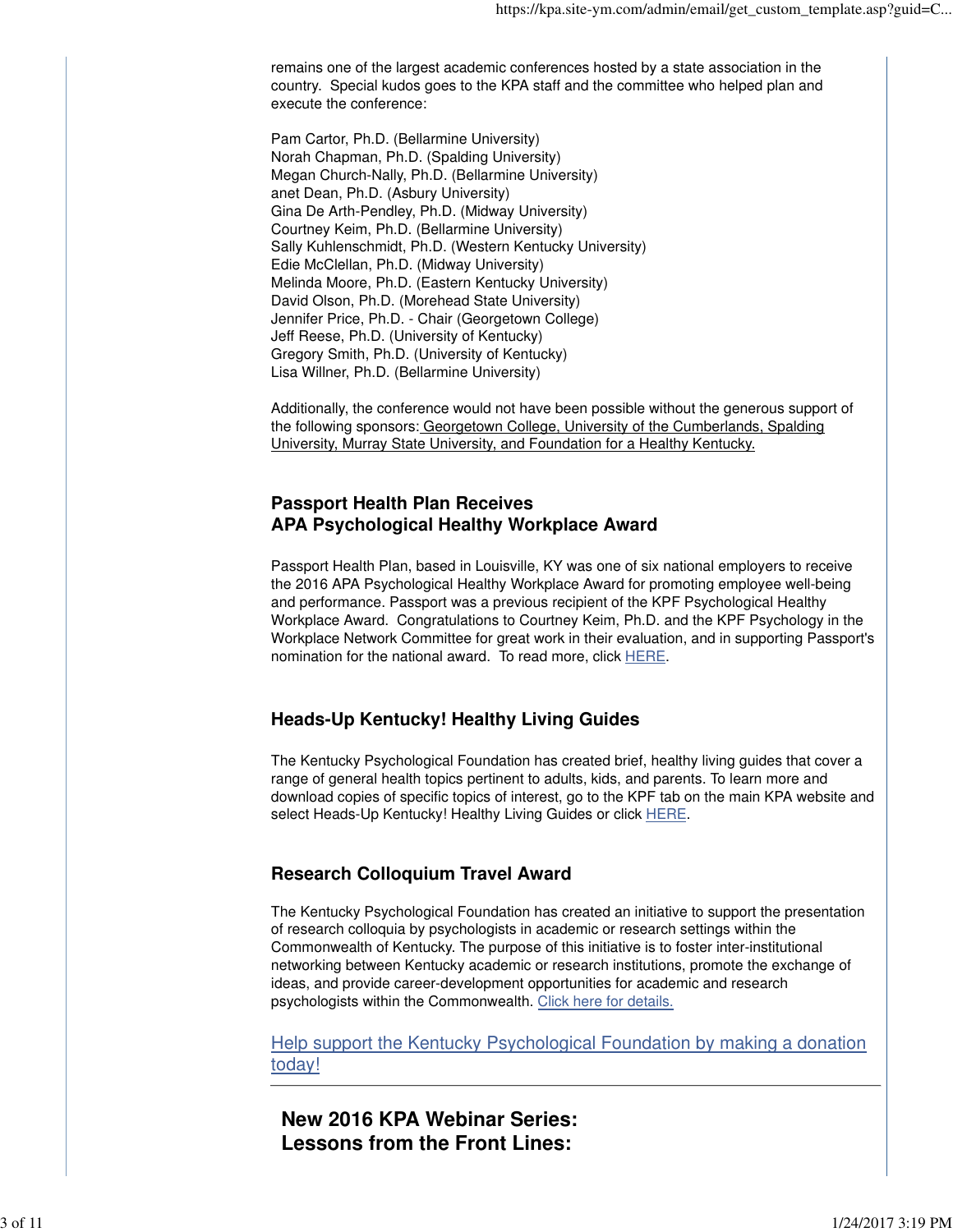**Next KPA Board of Directors Meeting** June 3-4, 2016 KPA Leadership Retreat Bowling Green, KY

View the KPA Board of Directors

### **KPA Book Corner**

The KPA Book Corner highlights books written by KPA Members and those recommended by KPA speakers, including those from the 2013 Convention. Click here to take a look at our current listings.

If you have presented for KPA or are a KPA Member author, please send your suggested items to kpa@kpa.org.(If you order Book Corner recommendations or other items through Amazon, remember to access the Amazon site by clicking on the Amazon link on the KPA home page - Amazon donates a small percentage of these purchases back to KPA!)

### **Community Bulletin Board**

A forum is available to any KPA member who would like to post information that the psychology community may find interesting or helpful or for which psychology input is requested. Visit the Community **Bulletin Board to view current** messages or to post a new message.

### **KPA Currents**

A Snapshot of Events in the Lives of KPA Members

If you have any news you would like to share, please send an email to:kpa@kpa.org

### **Members in the Media**

**\_\_\_\_\_\_\_\_\_\_\_\_\_\_\_\_\_\_\_\_\_\_\_**

Please send your announcements to kpa@kpa.org so that your news may be shared with the KPA membership.

### **KPA Interest Sections**

Joining KPA Interest Sections is free and participation on the listservs is an exclusive member benefit. Many ideas, resources, and requests for treatment recommendations and other opportunities flow through the KPA listservs daily. Here is an excerpt from a post on the KPA Clinical listserv: "Thank you to everyone who shared their

# **Extending Our Work with Veterans to General Practice**

Moderated by Janet Dean, Ph.D.

Come spend an hour per webinar from February through May on the "front lines" with leading psychologists who care for our service members through their research and clinical work with veterans' mental health issues. And then, bring this expertise back into your own practice with your clients - both military and civilian. Much of what we have learned from extensive work with issues so prevalent in our military population- suicide prevention, sleep disturbance, family transition, traumatic brain injury and pain management - also applies to many of our other clients. Too often, however, we assume this research bears little on what we do, when, in fact, we can learn much that will benefit our clients much more broadly.

### **All workshops: Noon to 1 PM** (EST/EDT as noted).

### **Location: In the comfort of your own office or study!**

Intended audience: Psychologists, Physicians, Nurses, and other health-care providers. Click HERE to view the Webinar Schedule and to sign-up.

NOTE: These workshops are Live Webinars. You must be able to access the Internet during the webinar. (Broadband DSL or Cable preferred.) Valid email address required at registration in order to receive instructions and access codes.

# **APA Council Representative Report**

by David Susman, Ph.D.

The APA Council of Representatives held its mid-winter meeting on February 18-21, 2016 in Washington, DC.

Council received an update from APA Interim CEO Cynthia Belar. The search committee for the new APA CEO has been formed and is now proceeding with its work. Similarly, the new commission to review and revise the APA Ethics processes has been selected and will soon be underway.

Council received an updated Financial Report from CFO Archie Turner which confirmed that the final expenses associated with the Independent Review (Hoffman Report) were \$4.99 million. While overall assets and net assets decreased in the 2014-15 budget year, APA remains in solid financial shape. Dues revenue has declined 31% from 2009 to 2015. Considerable discussion occurred about adjusting the way special projects and other large-scale multi-year items are budgeted.

Most of the substantive business items addressed by Council had to do with Independent Review-related items that were not addressed at the August, 2015 meeting. The overarching theme of these items has to do with aligning APA's mission, values and processes to assure a central focus on ethics, human welfare, transparency, and appropriate organizational checks and balances. Specific Council actions included:

1) Council voted to establish a work group to develop aspirational civility principles and procedures for all forms of direct in-person communication and online messages and postings within and on behalf of APA.

2) Council voted to establish a work group to review best practices in order to develop APA organizational policies and procedures to address, but not be limited to:

- Organizational checks and balances
- Fiduciary duties of governance members
- Appropriate oversight of governance members in the execution of their roles and responsibilities to ensure adherence to the highest standards of professional behavior • Application of established policies and procedures
	- Transparency of decision-making
	- Sensitivity to, and willingness to address, differences arising from power differentials
	- Consideration of effective governance and staff working relationships

3) Council voted to establish a work group to develop guidelines that will reduce bias, increase transparency, and promote diversity in the selection of individuals serving on APA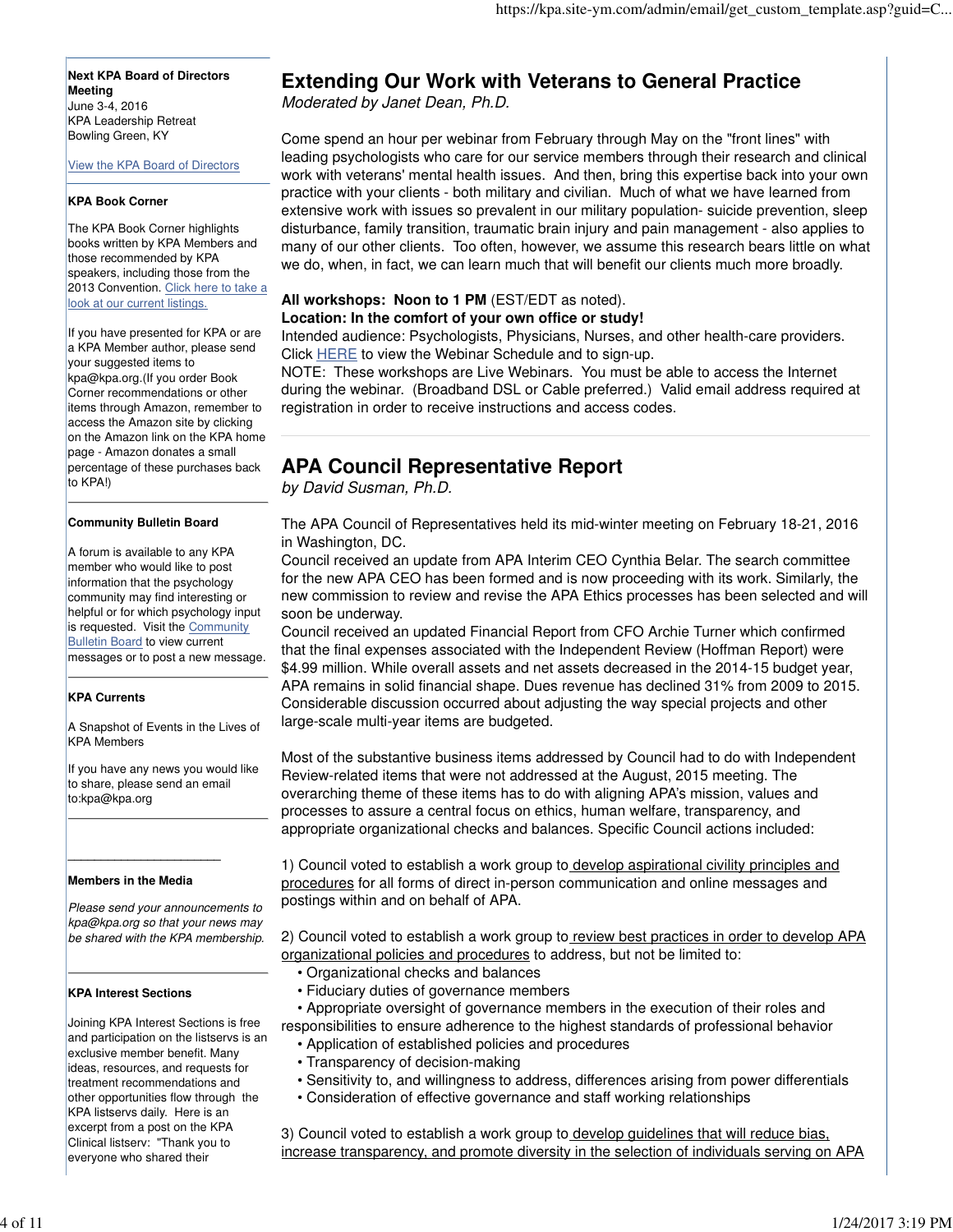experiences with me. I was quite surprised at the variability of your responses.....Nice to have a community to call on for advice when such situations arise!" If you want to expand your resources and deepen your own sense of community within KPA, visit the KPA Interest Section webpage for instructions on how to join a KPA Interest Section.

### Listserv Details



Join KPA on Facebook!

KPA has always been an organization that works to be inclusive of all psychologists in the state. Kentucky Psychological Association is officially on the popular social networking site, Facebook.com, and currently has 378 "friends". All you need to do to join the Kentucky Psychological Association on Facebook is to select the "Like" button after finding our group on Facebook. Please be sure to search for "Kentucky Psychological Association "and review the KPA Social Media/Forum Policy.

### **Advertise in the KPA e-Newsletter!**

The bi-monthly editions of the KPA e-Newsletter, are distributed to over is sent via blast email at the end of Jan, March, May, July, Sept and Nov with submissions accepted at any time. Complete information and pricing details are available on the KPA Advertising webpage.

### **Support KPA During in 2016 via Shopping on Amazon.com**

You can support KPA when shopping on Amazon by clicking the Amazon link on the main KPA website as a first step in making purchases on Amazon.com. Up to 3% of every purchase made on Amazon when yo click their link on the main KPA website benefits KPA.

### task forces.

4) Council voted to approve amending the Guidelines for Council Resolutions to include the extent to which the resolution is consistent with APA's core values, and the extent to which it addresses human rights, health and welfare, and ethics.

5) Council voted to approve that the Board of Directors and Council of Representatives prioritize ethics, human rights and social justice in all aspects of the next Strategic Plan.

6) Council was provided with an update on the progress of the new Conflict of Interest Work Group. The group is revising APA's Conflict of Interest Principles and Procedures and hopes to present a motion to Council for approval in August 2016.

7) Council participated in a retreat facilitated by Malachi O'Connor, PhD. The retreat was punctuated by an emotional outpouring of comments from many of the ethnic minority members of Council and representatives from the affiliated ethnic minority psychological associations. The theme of their remarks was that they have felt invalidated and disenfranchised from Council and APA and that more attention needs to be given to inclusiveness, open communication, and diversity awareness.

# **KPA Communication Committee Seeking Nominations for KPA Newsletter Editor**

After more than seven years as KPA's Newsletter Editor, Sean Reilley, Ph.D., is transitioning from that role due to family illness. KPA's Newsletter Editor is part of the KPA Communication Committee and works with the Board of Directors and Central Office to coordinate and edit submissions for the KPA e-newsletter series as well as the annual edition of the Kentucky Psychologist. Self and peer-nominations for the KPA Newsletter Editor can be sent to the Communication Committee chair, Sarah Shelton or KPA Executive Director, Lisa Willner

# **KPA 90837: Friend or Foe?**

by Laurie Grimes, PhD, KPA Director of Professional Affairs

1100 KPA members. The eNewsletter described as "intimidating," Equiclaim requested "medical records of members with the In 2013 the CPT codes were revised to include a 53-60 minute session, referred to in CPT-speak as 90837. This was a welcome addition to the coding repertoire, as previous options only covered sessions that lasted 50 or fewer minutes or ran 75 or more minutes. But not so fast, says Anthem Blue Cross Blue Shield. Anthem, through Equiclaim, is contacting their practitioners who use 90837 "more than average" for Anthem psychologists, which they define as more than 50% of the time. In letters sent to Anthem providers, which have been intention of identifying any improper coding and recovering associated overpayments." Though letter recipients were concerned about potential recoupment, APA has gotten assurance from Anthem that the letters are for "educational purposes without financial consequences." (See the article in the March 24 Practice Central: http://www.apapracticecentral.org/advocacy /managed/equiclaim-letters.aspx )

> There was considerable discussion of this issue at State Leadership Conference (SLC), much of which centered on what constitutes a standard therapy session. It seems that views on 90837 vary, with some practitioners considering the 60-minute session a practice norm, and others using it sparingly for sessions with extenuating circumstances that merit extra time. While Anthem is the only company scrutinizing the use of 90837 to date, it is not clear if others will follow. Is it safe to use 90837? Are psychologists putting themselves at risk of audit and overpayment recoupment when using 90837? How should practitioners proceed? It is ultimately up to each provider to determine when/if to use 90837, but bear these points in mind as you consider the issue: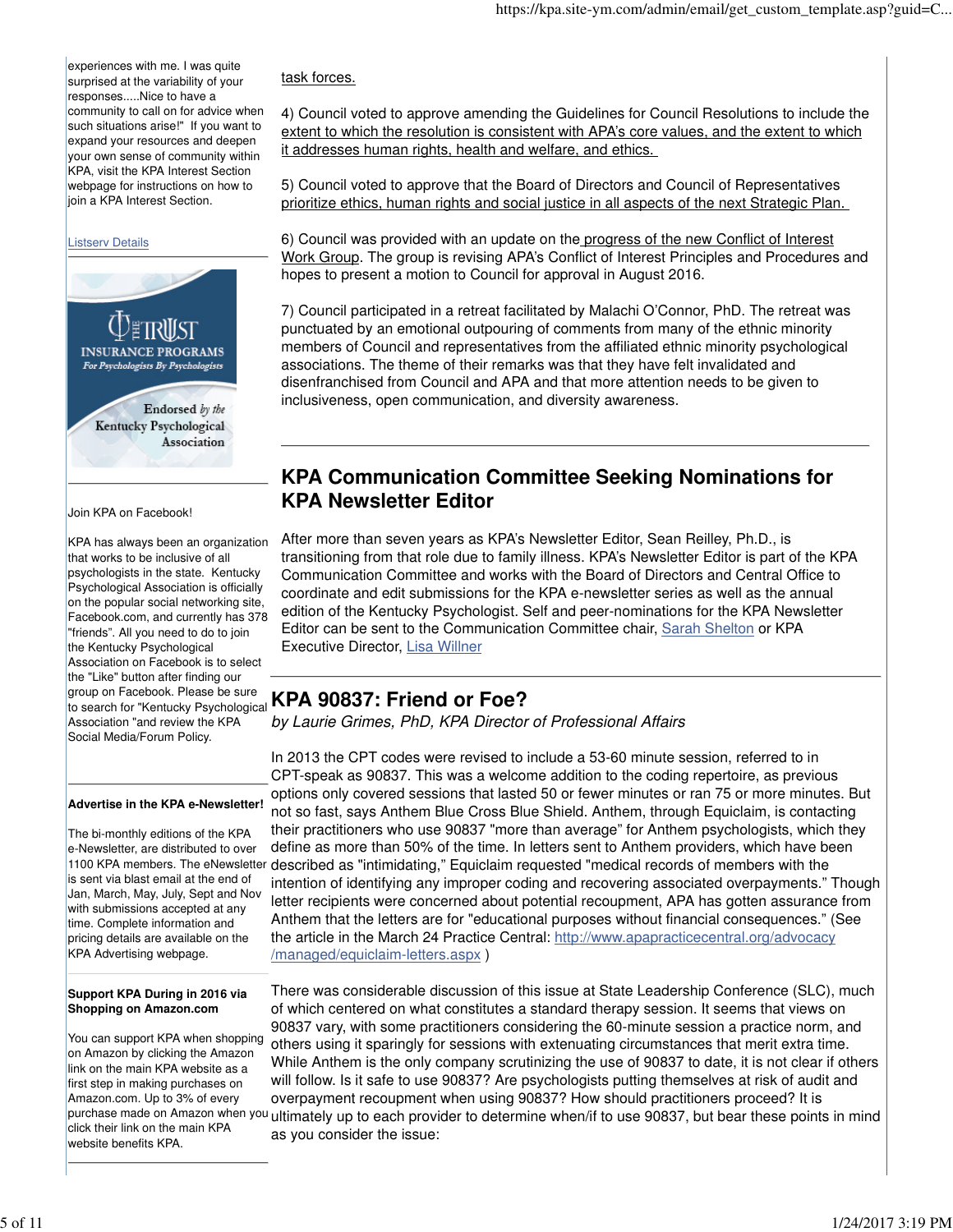### **The Easiest Way to Accept Payments**

The Kentucky Psychological Association is pleased to offer member merchant accounts - credit and debit card processing for your practice. A merchant account provides your clients with a convenient and immediate payment option and makes it easy for them to pay you for your services. Accept payment for consultation fees, counseling sessions and insurance co-pays. With a merchant account, you can:

AMEX.

•Control cash flow & increase business.

•Save up to 25% off standard bank fees.

•No contract or annual fees. •No cost to transfer services - call to compare!

The process is simple. Begin accepting payments today! Call 866-376-0950 or visit www.affinipay.com/kpa.

### **KPA Home Study Opportunities**

Under revised KRS CE regulations, you can now earn up to 12 credits per licensure cycle for home study

A First Step in Understanding the **Affordable Care Act and Its Potential** Impact on the Health and Mental Health of Kentuckians

Navigating the CPT Changes for 2013

KPAF Diversity Conference Home Study Courses

Clinical Applications of Neuroscience Research Home Study Series

Religion, Spirituality, and Clinical Practice Webinar Home Study Series - Be aware that the use of 90837 may come under scrutiny.

 - Use clinical judgment guided by the therapeutic needs of patients to determine the need for 90837.

- Document well (see APA guidelines below)

 - Review your contracts with insurance companies and be sure to follow each company's guidelines for 90837 (e.g., do they require special authorization?). (See Anthem's statement below)

Note these are NOT the same as the Risk Adjustment Audits (RA's) (Inovalon) required by the ACA (http://www.apapracticecentral.org/update/2014/10-23/inovalon-risk.aspx ), and are NOT the same as traditional audits that focus on psychologists' record-keeping, billing practices, and medical necessity of patient care.

•Accept Visa, MasterCard, Discover & have specific documentation criteria that should be used when billing these services. Please **Statement from Anthem**: As mentioned in our Behavioral Health newsletter 10/1/2015, we reference the information below for additional guidance on documentation and billing of CPT codes 90832-90838. For claims payment of psychotherapy services, providers must document at a minimum:

- Date of service
- Time spent with the patient (start and stop times)
- Specific therapeutic maneuvers used (e.g., cognitive restructuring, behavior modification) to produce therapeutic change
	- Clearly documented diagnosis: for each visit and related to treatment and therapy
	- Periodic summary of goals, progress toward goals, and an updated treatment pla
	- Progress or lack of progress toward the goals stipulated in the individual treatment plan
	- Legible provider signature

courses. See what KPA has to offer... the provider's awareness and offer the provider an opportunity to speak with one of EquiClaim has reviewed data on our behalf to compare peers using these codes. If a provider bills a high level code greater than 50% of the time when compared to his/her peers we have asked EquiClaim to send a letter of the provider detailing the peer comparison and graphical depiction. This letter and graph serves as an educational outreach to bring Anthem's policy to EquiClaim's certified coders to further discuss documentation requirements and answer any questions they or their staff may have. There is no financial consequence associated with this notification. Rather, it is intended to be educational in nature so that providers become aware of the need to look at their documentation and codes they are billing for the services provided to our members. It offers them the opportunity to self-identify any issues and correct them as needed whether it be properly documenting the services provided or in the billing of claim. As always, we may choose to audit documentation in the future but not at this time. This is truly is an educational outreach to the providers.

> **APA 2013 Guidelines**: "When billing a private insurer that does not require authorization for 90837 and has not indicated that this code should be used infrequently, you should bill this code if your session time falls into the 53-minute or more time frame that pertains to 90837. We recommend, however, that you record your exact session start and stop times in your clinical note (for example, 1:02 to 1:57) when billing the new codes, as Medicare providers must do. At any point, a company can ask you for appropriate documentation or explanations. Also be mindful that if you have historically billed a company primarily the 45-50 minute code and switch to primarily using the new 60-minute code, that company may ask you to explain this change."

View the **KPA Home Study Page** for additional options.

# **KPA Legislative Advocacy Victory: SB20 is signed into law**!

Senate Bill 20, sponsored by Sen. Ralph Alvarado, R-Winchester, gives Kentucky's medical providers a pathway to external, independent appeals of denied Medicaid managed-care claims. SB 20, which passed the Senate earlier in the session by a vote of 37-0, cleared the House on a vote of 99-0. It is similar to HB 118, sponsored by House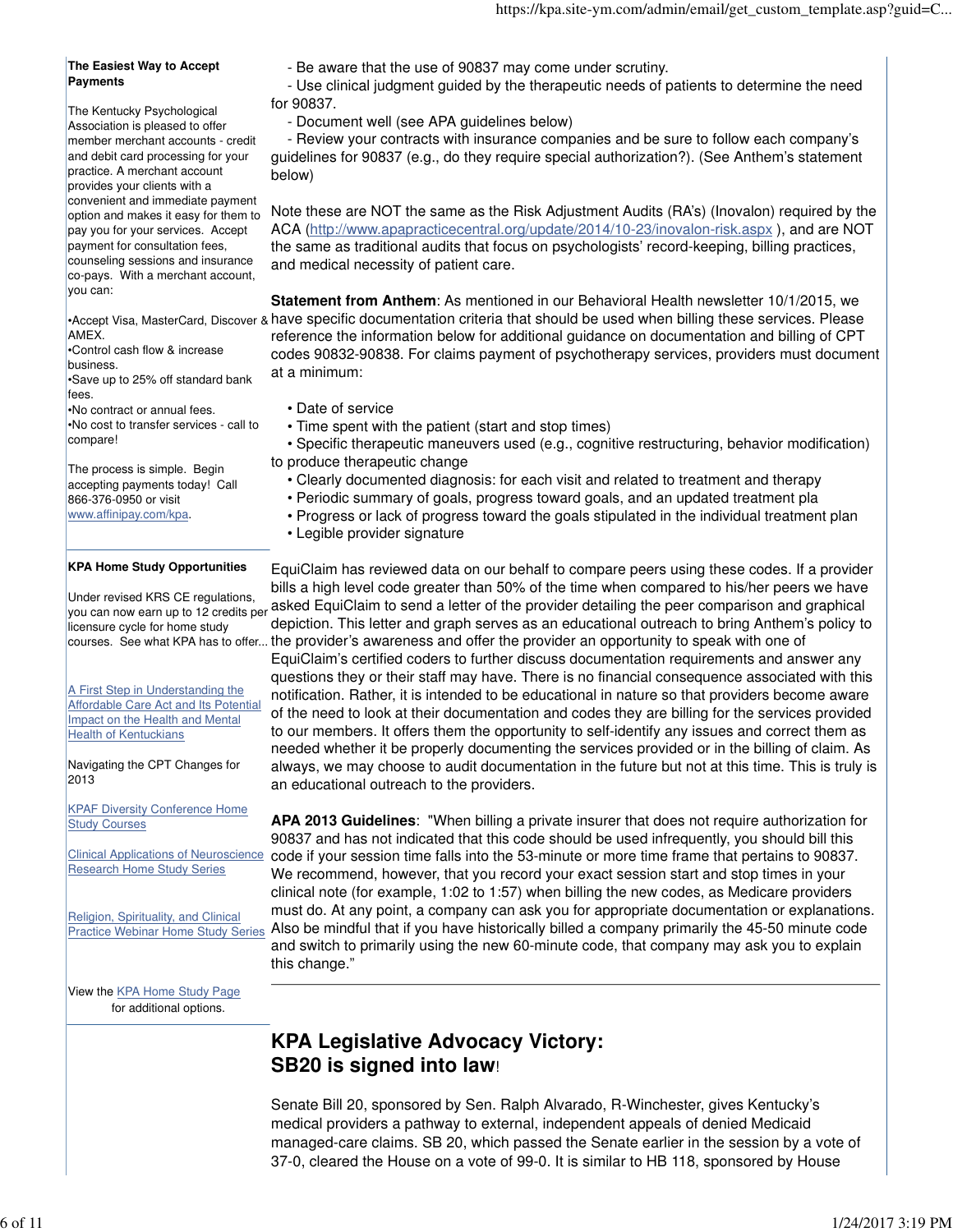**Kentucky Psychological Association** 120 Sears Ave, Ste 214 Louisville, KY 40207 502-894-0777 kpa@kpa.org www.kpa.org

Speaker Greg Stumbo, which passed the House 92-0 earlier this session. SB20 was signed into law by the governor on April 8, 2016. Thanks for your advocacy!

# **New Members Needed – KPA CER Committee**

The KPA Continuing Education Review (CER) Committee is currently seeking new members. We are in need of one fully-licensed doctoral psychologist (we currently lack representation from the Western, Central, and Northern regions) and would also like to invite a graduate student in clinical or counseling psychology to join.

The mission of the CER committee is to maintain the quality of KPA's Continuing Education (CE) program. We review and recommend approval/disapproval of all CE proposals submitted to KPA via the Continuing Education Program Development Committee and the KPA Convention Committee. Additionally, we evaluate and recommend approval/disapproval of appeals from individuals denied CE credit by KPA.

We conduct the bulk of our business by email and ordinarily only meet in person once per year at the annual convention. This committee is a great way to get more involved with KPA with a minimal time investment and is a great CV addition. If you are interested, contact committee chair Matt Gilbert, PsyD directly at dr.mattgilbert@gmail.com.

### **Lean, Mean, and Clean: Do Your Notes Say Too Much?**

By Laurie Grimes, Ph.D.,KPA Director of Professional Affairs

Remember when session notes were detailed summaries of the therapeutic process complete with personal details revealed by the client and insights or interpretations jotted down by the therapist? If this describes your current practice of charting, are you aware of the controversy regarding keeping minimal vs. detailed records? The tension regarding what constitutes appropriate or preferred charting practices has intensified in the era of electronic health records (EHRs), the Affordable Care Act (ACA) risk adjustment audits (RAs), and HIPPA-inspired regulations. The issue is patient privacy. Lean (i.e., minimal) records provide more patient protection, which is preferable when records are sought by outside parties such as insurers and attorneys. The emergence of the ACA-generated risk audits has intensified the urgency around this discussion, and is the impetus behind encouraging – ok, imploring - psychologists to carefully examine their record-keeping practices.

What is a "lean" note? In brief, lean notes contain the minimum amount of information to meet standards for insurers, clinical guidelines, and regulations and are comprised of:

- Session start and stop times
- Medication prescription & monitoring
- Modalities and frequency of treatment
- Results of clinical tests

 • Summaries of: diagnosis, symptoms, functional status, prognosis, treatment plan, progress to date

 • Summary content of each session of evaluation, counseling, treatment, or other services, test results/other findings, including basic test data, copies of all reports prepared

Some practitioners who depend on or find value in maintaining detailed or sensitive notes have either kept combined notes, where all client information is held in the official chart, or have attempted to address these privacy issues by keeping psychotherapy notes separate from the client record. To illustrate the qualitative difference between the formats, the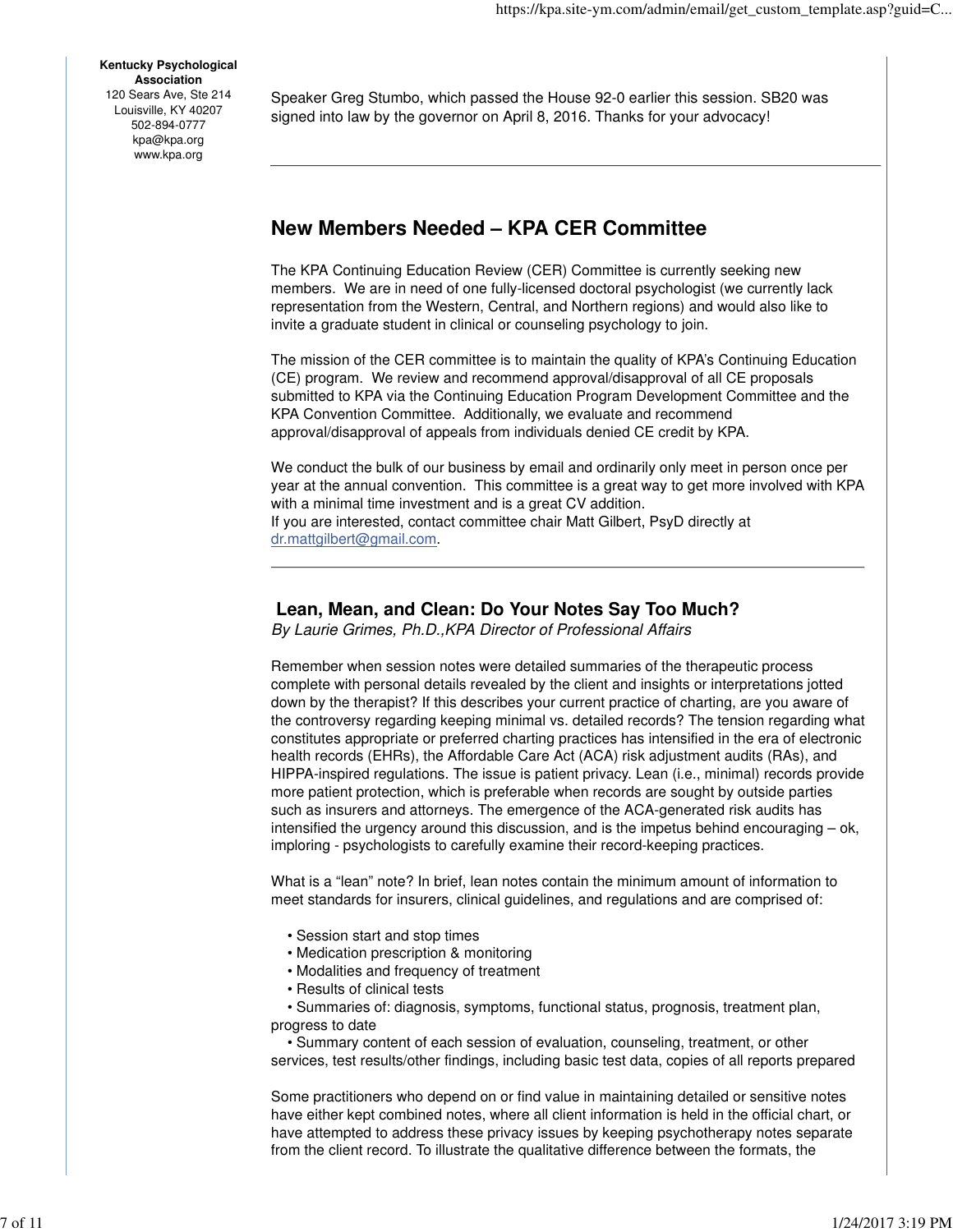following example is taken from the 12/18/14 Practice Update article on lean notes:

**Detailed note**: Documents that a patient is having trouble being sexually intimate with his partner and is instead compulsively watching pornography at work due to continued distress related to childhood sexual abuse.

**Lean note:** Indicates that the psychologist is working with the patient on interpersonal issues at work complicated by his diagnosis.

Most (probably all) risk management advice, including that from the APA Office of Legal and Regulatory Affairs, recommend keeping lean clinical records or at least keeping separate psychotherapy notes – particularly if you could be targeted for an RA. Thanks to the ardent advocacy of the APAPO staff, some insurers conducting RAs are allowing psychologists with combined records to cull their too-much-information records and extract the minimum necessary information for the audit. That's a win for patient privacy, but a time-sucking bummer for the psychologist. A lean or separate record would provide protection of the patient record and the practitioner's time (and sanity – depending on the number of records being audited, the culling process could be crushing).

There is no one-note-fits-all format; each practitioner must decide what is right for his/her practice and patients. As you struggle with how to proceed, what to leave in, and what to leave out, start by asking yourself these questions:

• Do you want/need detailed therapy notes in the first place?

 • Assume the patient will eventually see the record, are you comfortable with him/her reading everything you have included?

And do ample research to educate yourself on what is at stake. These resources are a good place to start:

 • Practice Update article 12/18/14 http://www.apapracticecentral.org/update/2014/12-18 /detailed-lean-records.aspx?\_ga=1.36072483.244245699.1420496784

 • Kenneth Pope, PhD's article entitled, "Record-Keeping Controversies: Ethical, Legal, and Clinical Challenges that appeared in Canadian Psychology/Psychologie canadienne, Vol. 56(3), August 2015, 348-356. Copyright © 2015 by American Psychological Association and can also be found on his website.

• American Psychological Association's Record Keeping Guidelines

 • APAPO article, Practitioners: Take Note, outlines the Health Insurance Portability and Accountability Act (HIPAA) guidelines on how to keep separate psychotherapy notes that meet privacy standards and is more appropriate for sharing with third parties. Click HERE to access article (Accessing this link requires logging in to an APAPO member account.) The answers are not always easy, and this discussion helps highlight how the importance and complexity of a seemingly mundane task – charting – cannot be overstated; it is rife with clinical implications, risks, and potential unintended consequences. The power of therapy notes can be profound, so psychologists have a critical responsibility to guard the privacy of patient information and avoid security breaches through vigilant management of records.

Contact me at laurie@kpa.org with questions.

**The National Register of Health Service Psychologists and the American PsycThe National Register of Health Service Psychologists and the American Psychological Foundation Team Up to Address the Internship Shortage**

By guest columnist Raymond A. Folen, PhD, ABPP

The National Register of Health Services Psychologists has partnered with the American Psychological Foundation (APF) to create the Internship Partnership Fund (IPF). This endowment is dedicated to increasing the number of accredited internship positions by partnering with existing training sites to fund new positions.

The IPF was capitalized with a \$100,000 gift from the National Register, along with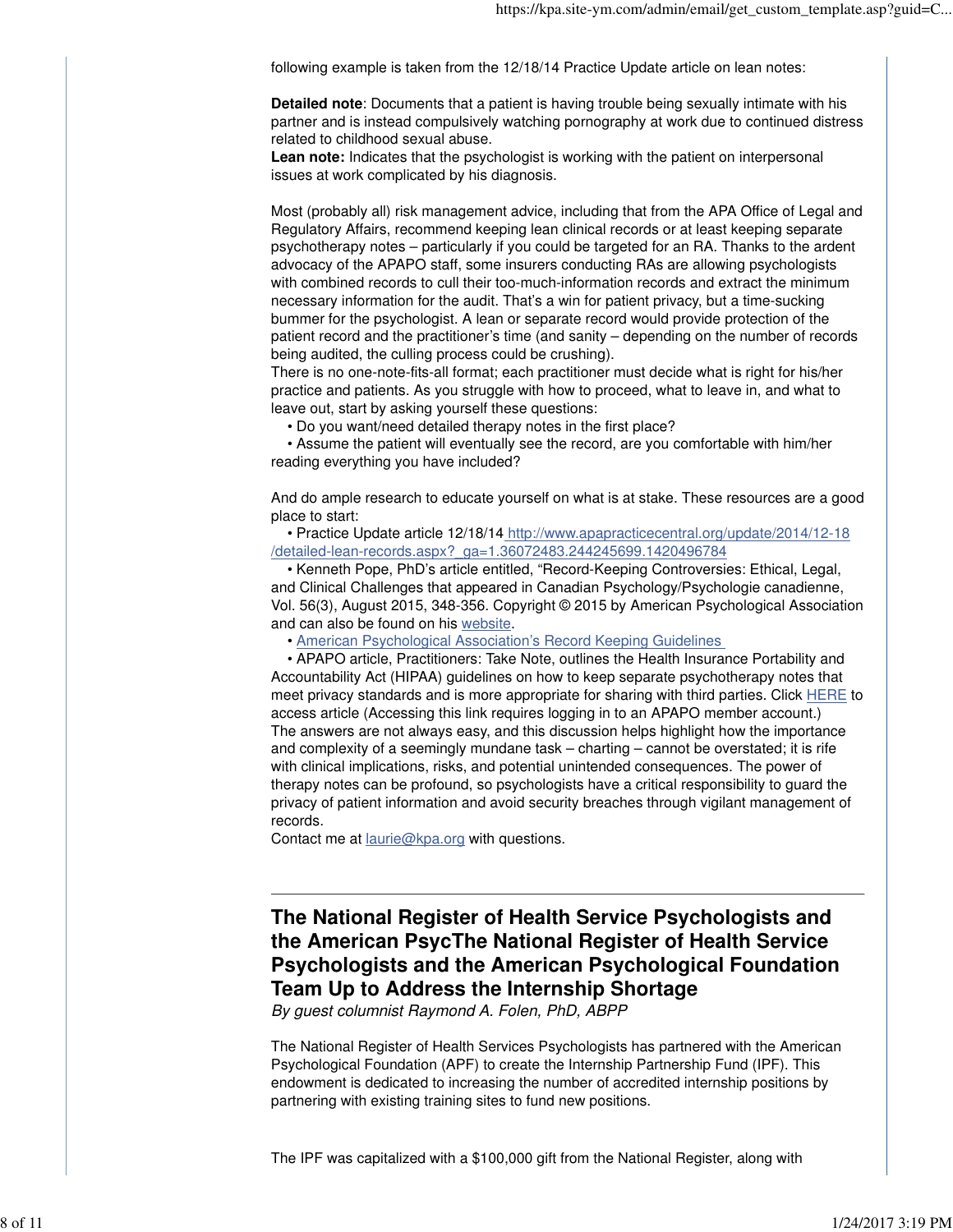generous pledges from the organization's Executive Officer and Board of Directors. The EO of the National Register, Morgan T. Sammons, PhD, ABPP, noted that "the National Register and its Board chose to make this contribution because we recognize that solving the internship gap is crucial to integrating more psychologists into the healthcare delivery system."

The internship gap has been a persistent problem for many years. Although in the past several years the overall gap has shrunk, the data show that a significant portion of the gains are due to a combination of fewer students entering the match, and an increased number of students placing in unaccredited positions. The backlog of students seeking placement in APA accredited sites remains high. For example, in 2015, there were approximately 1,000 more students seeking placement than available positions in accredited sites. Completing a non-accredited internship can have long-term implications, eliminating the possibility of working for the VA and other governmental agencies, and also creating barriers to licensure in some jurisdictions.

APA has attempted to address this problem by providing funding via the Board of Educational Affairs to assist unaccredited sites in the accreditation process, and the number of accredited sites has increased in recent years. However, the accreditation process is lengthy, leaving students who currently constitute the "gap" without accredited alternatives. The National Register has therefore decided to focus on increasing the number of placements in already accredited sites.

"By focusing on sites that have already achieved accreditation," says Sammons, "we can directly and quickly fund new internship positions. Since funding is generally the rate-limiting step in opening more training slots, we elected to pursue this avenue. We believe that the Internship Partnership Fund can provide partial funding to make more positions available in the short term, and those positions have the potential to 'stick' in the long term. To make a meaningful impact, we hope to raise at least \$500,000."

Sammons also commented that accredited internship programs should plan for this and similar flexible funding mechanisms. "The notion of 'crowdfunding' is an innovation that internship training programs might consider. If training programs partner with local mental healthcare delivery systems, charitable organizations that are interested in providing specific funding for positions aimed at unique populations such as the homeless, chronically mentally ill, or other groups, or even graduate programs that typically send interns to a particular site, this might lower the overall funding burden on the internship program. If several external funders cooperate to expand training capabilities in a particular program, everyone benefits."

Once the fundraising goal has been reached, the National Register and APF will begin considering applications for funding from internship sites. In keeping with the precepts of the fund and the mission of the National Register, preference will be given to internship sites that provide services to traditionally underserved groups, and sites that train psychologists in the delivery of services in integrated healthcare settings.

To contribute to the Internship Partnership Fund, please visit http://www.nationalregister.org/scholarships-awards/internship-partnership-fund/ or contact Andrew Boucher at 202-783-7663 or andrew@nationalregister.org.

Raymond A. Folen, PhD, ABPP is Chair of the Board of Directors of the National Register of Health Service Psychologists. The National Register is the largest credentialing organization for psychologists. Established in 1974, the independent nonprofit organization is dedicated to improving healthcare by identifying psychologists who meet specific credentialing standards to consumers, healthcare organizations, and regulatory bodies. For more information, visit www.nationalregister.org.

# **KPA Member Benefits:**

**Resources from the October 1, 2015 event**: Strategies to Reduce School Suspensions, presenter Ivory Toldson, Ph.D. Sponsored by the Kentucky Psychological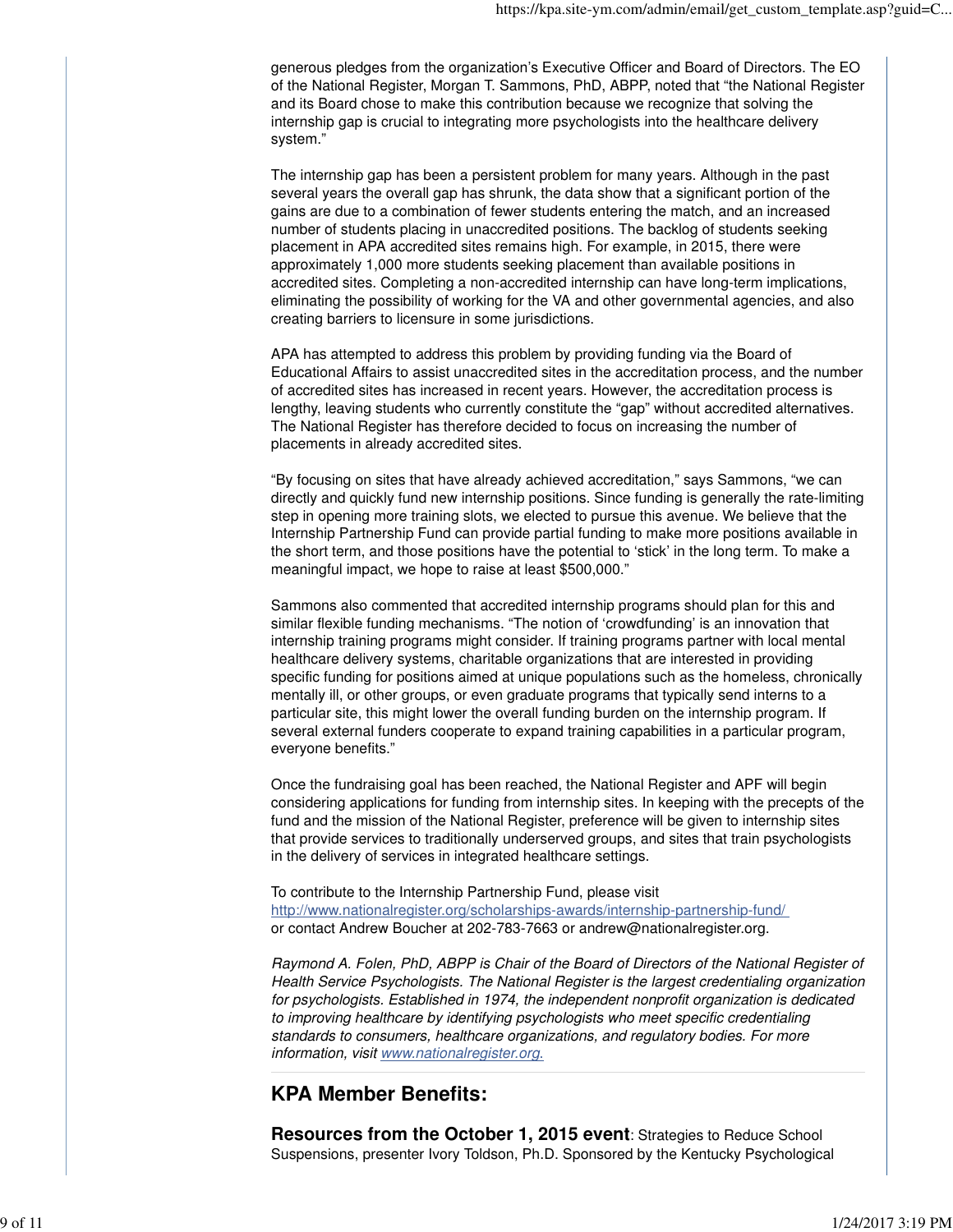Foundation, Jefferson County Public Schools, Jefferson County Human Rights Commission and Louisville Metro Government. To download a variety of articles and checklists from the continuing education event, click HERE.

**Technology Resource** - Dr. Dan Florell, presenter of the June 21st, 2013 KPA CE Workshop, Advanced Supervision: Influence of Technology, has been gracious enough to share an audio recording of his workshop with KPA members interested in the advancements of technology and their use in the field of psychology. Click here to learn more and to access the recording.

### **Clinical Psychology** – Overview and Effectiveness

PowerPoint courtesy of KPA Member Eric Russ, Ph.D., University of Louisville. Click here to access the Powerpoint presentation.

### **Post-Ferguson Resources for Coping, Learning, and Teaching**

Resources courtesy of the Georgia Psychological Association. Click here to access the webpage with listed resources.

**Ethics Resource** - The KPA Ethics Committee has developed a list of resources for KPA members aimed to help psychologists find resources about self-assessment, self-care and the development of skills, relationships, and personal qualities that will allow them to be less vulnerable to ethical breaches and "slippery slopes" in their professional careers and foster ethical awareness that leads to optimal practice. The posted resources define and discuss the stress—distress—impairment continuum, and the vulnerability at any point along the way to an ethical violation. They touch on topics such as risk factors, prevention of impairment, intervening with an impaired colleague, treatment options and the national movement toward establishing colleague assistance programs. Click here to learn more and to access the resources.

# **Ethical Considerations: Obsolete Tests**

By Lauren Kaplan, M.A., student member of Ethics Committee

I recently attended a didactic seminar reviewing the new Wechsler Intelligence Scale for Children-Fifth edition (WISC-V) and the Woodcock Johnson Tests of Achievement-Fourth Edition (WJ-IV). While the WJ-IV has minimal changes, the WISC-V is quite different from the previous version, having completely new subtests and indices. Given that psychological assessment is a crucial part of our profession, it is important to adhere to ethical guidelines. As a student, I have access to a fully stocked test-kit center which automatically replaces outdated test versions with the new ones. Unfortunately I will not always be able to rely on this service and one day, I will be personally responsible for purchasing and updating any assessment measures. Therefore, it is important I am aware of the ethical responsibilities in regards to purchasing new assessment measures.

Standard 9 of the Ethics Code is solely dedicated to assessment. Psychological assessment is intended to serve the public by providing information to guide clinical decisions. These decisions not only affect the well-being of individuals, but also of families, groups, organizations, and institutions. Therefore, it is essential that psychologists draw their conclusions from information and techniques which are based on relevant and accurate scientific and professional knowledge. Obtaining information from data gathered through improper assessment techniques would harm the public and the profession of psychology, which would violate Principle A (Beneficence and Nonmaleficence) and Principle B (Fidelity and Responsibility) of the Ethics Code.

Standard 9.08 specifically addresses the issue of obsolete tests and outdated test results.

This standard prohibits psychologists from making evaluative, intervention, or treatment recommendations based on outdated data or test results. There may be some instances where it is appropriate to use outdated test scores as a basis for comparison to new test results, but it essential that the psychological report include the rationale for their use as